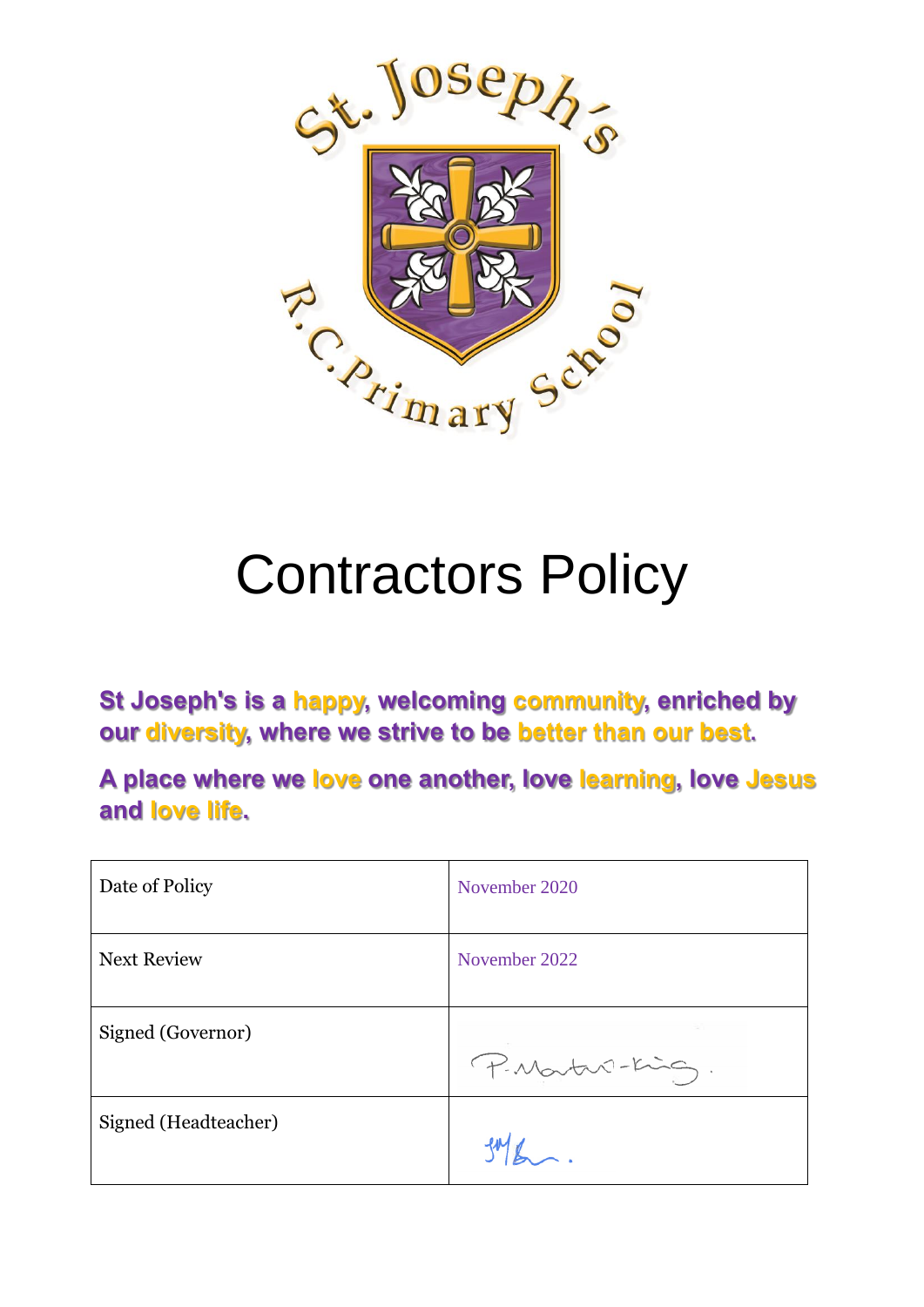#### **Contents:**

[Statement of intent](#page-2-0)

- 1. [Definitions](#page-3-0)
- 2. [Roles and responsibilities](#page-3-1)
- 3. [The planning stage](#page-4-0)
- 4. [CDM regulations](#page-4-1)
- 5. [Identifying a contractor](#page-4-2)
- 6. <u>[Risk assessments](#page-5-0)</u>
- 7. Safeguarding
- 8. [Working together](#page-5-1)
- 9. [Managing contractors](#page-6-0)
- 10. [Identification](#page-7-0)
- 11. Reporting incidents
- 12. [Policy review](#page-8-0)

Appendix 1 – Incident report form Appendix 2 – [Sample risk assessment](#page-10-0)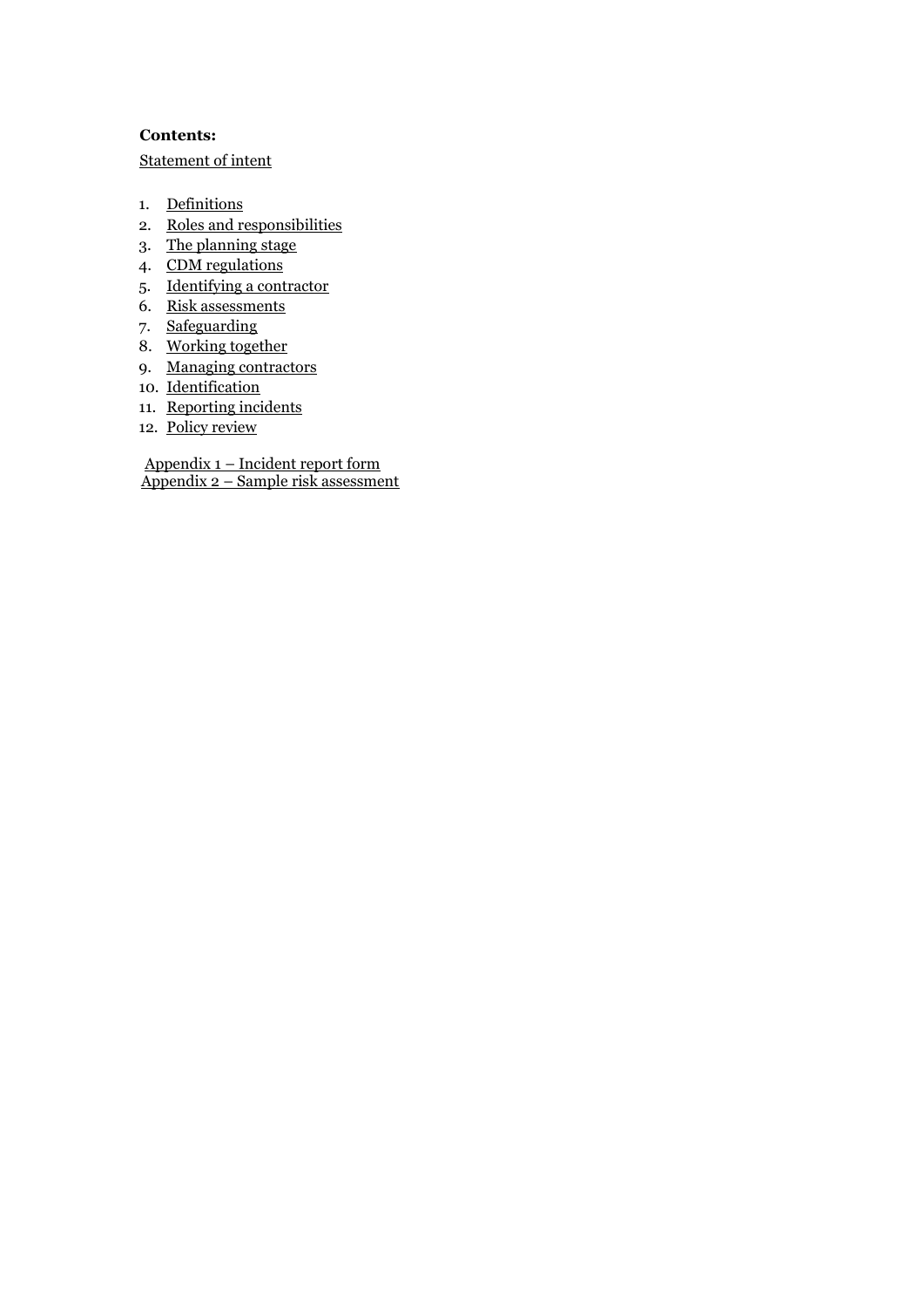<span id="page-2-0"></span>St Joseph's RCVA Primary takes its responsibility to ensure the health and safety of pupils very seriously. From time-to-time, work must be carried out on the school premises by contractors not directly employed by the school.

This policy has been created to ensure that contractors meet their legal duty to not cause risk to the health and safety of themselves or others when carrying out their activities.

Contractors, sub-contractors and specialists working on the school premises are all required to comply with relevant health and safety legislation and HSE guidance.

In addition, the school is required to ensure the safety of contractors by informing them of all risks on the premises, such as asbestos, that may affect them during their activities.

Signed by:

**Headteacher** Date: **Chair of governors** Date: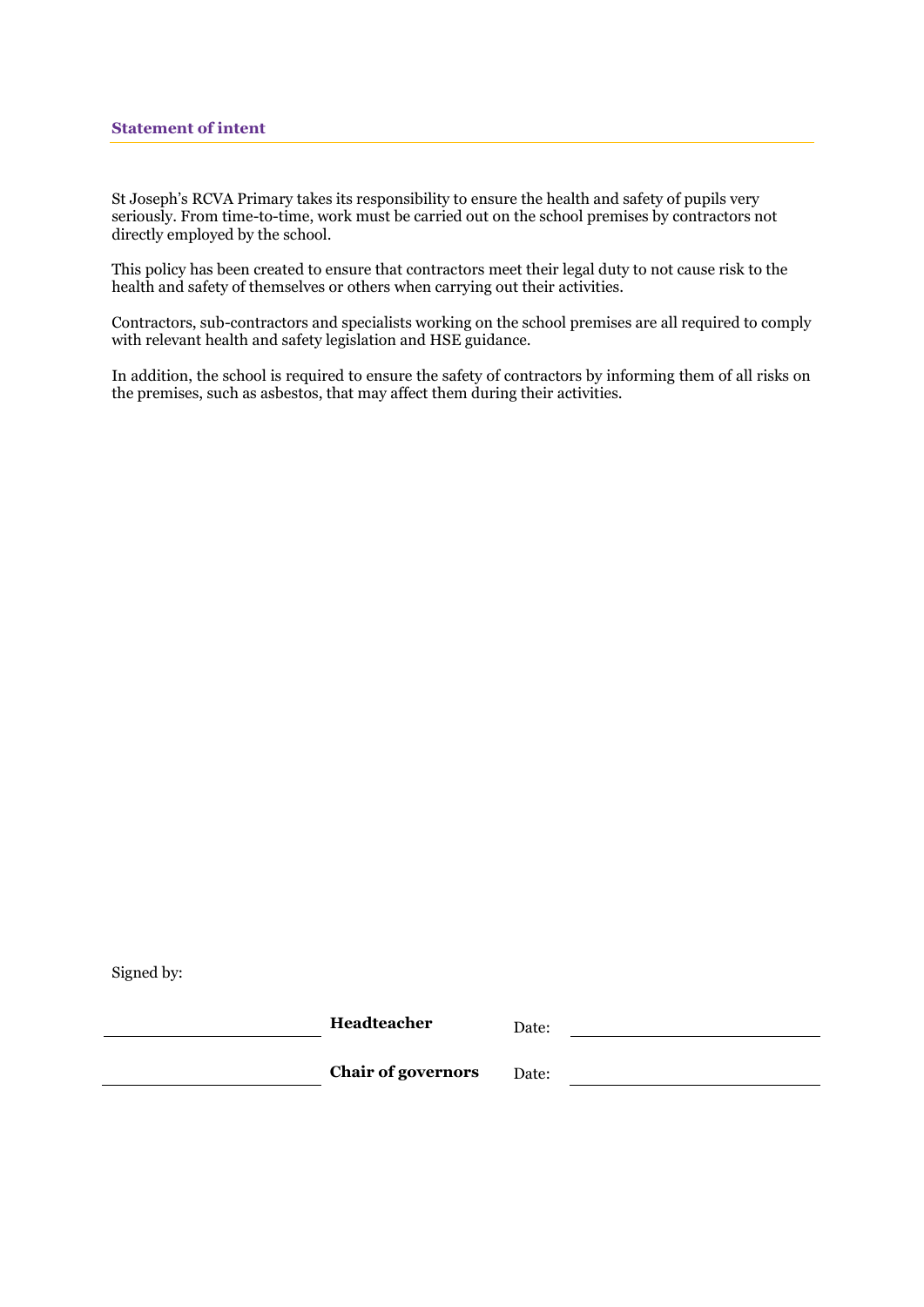### <span id="page-3-0"></span>**1. Definitions**

1.1. Throughout this policy, the term 'contractor' refers to any party (company or individual) that the school hires to complete work but is not an employee.

### <span id="page-3-1"></span>**2.Roles and responsibilities**

- 2.1. The Governing Body is responsible for:
	- Appointing a member of staff to be the Coordinator for Health and Safety. In this school, the headteacher has been appointed to the role.
- 2.2. The headteacher is responsible for:
	- Ensuring the health and safety of all staff, pupils, visitors and contractors by undertaking a risk assessment of the premises.
	- Ensuring that all contractors work within the school's Health and Safety Policy.
	- Ensuring all planned work is organised out of school time, wherever possible.
	- Ensuring that contractors work in a responsible and professional manner.
	- Making arrangements for contractors to work safely on site during the school day.
	- Ensuring that the working agreement is adhered to.
	- Notifying the contractor of any potential risks posed by the premises.
	- Providing lit and ventilated toilets and washing facilities, drinking water and cups, and facilities for rest.
	- Issuing the F10 notification form to the HSE.
	- Setting standards for the project.
	- Providing all contractors and designers with pre-construction information.
	- Facilitating good working relationships between the school, principal designer and principal contractor.
	- Monitoring and reviewing the Contractors' Policy.
- 2.3. All members of school staff are responsible for:
	- Taking reasonable care of their own health and safety, along with the health and safety of pupils, visitors and contractors.
	- Making themselves aware of any upcoming work on site and associated working agreements.

#### 2.4. **Contractors** are responsible for:

- Complying with all health and safety policies and procedures provided by the school.
- Acting in a responsible and professional manner.
- Actively working towards an optimal working agreement between themselves and the school.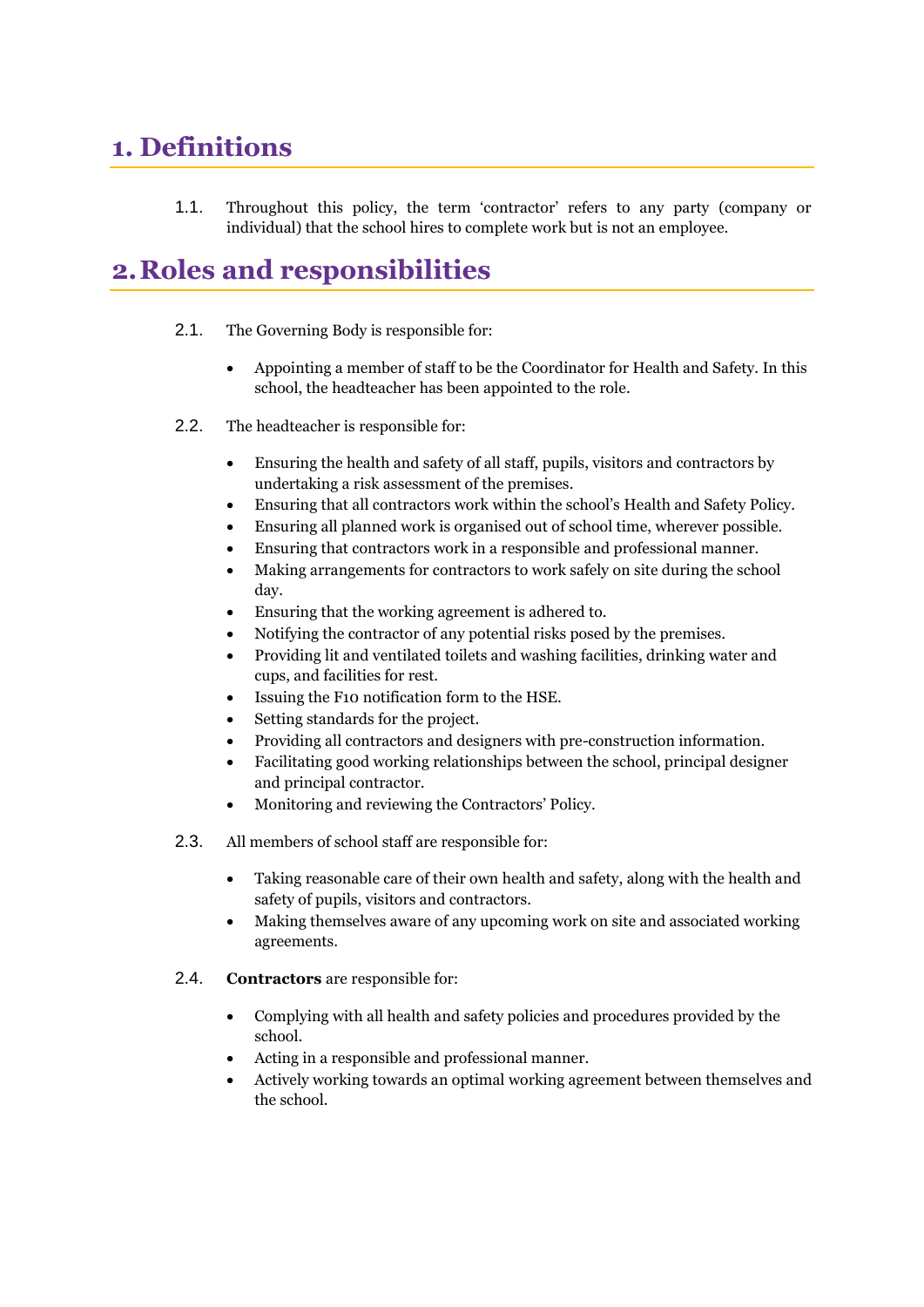# <span id="page-4-0"></span>**3.The planning stage**

- 3.1. Prior to commencing work, the school will identify all aspects of the work requiring a contractor and consider the health and safety implications of each.
- 3.2. Before moving forwards, the school will ensure that:
	- It has obtained the consent of the landlord.
	- It has all required statutory approvals and planning permission.
	- It is certain that existing building utilities sustain the new work.
	- It is certain that the contractor is competent.
	- It has ascertained whether the project falls under the Construction (Design and Management) Regulations 2015 (CDM).

## <span id="page-4-1"></span>**4.CDM regulations**

- 4.1. The school will always check whether CDM regulations apply when considering works. The CDM regulations apply to all building, maintenance, refurbishment and demolition work.
- 4.2. If the project exceeds 30 days or involves more than 500 person days of work, the following must take place:
	- Notification of the Health and Safety Executive (HSE).
	- The appointment of a principal designer
	- If more than one contractor is on site, the appointment of a principal contractor
	- Production of a health and safety file and construction phase plan
	- Notify the HSE via form F10.

# <span id="page-4-2"></span>**5. Identifying a contractor**

- 5.1. Before confirming a contractor to work on school premises, the school must be satisfied that the contractor is competent to do the job safely.
- 5.2. The school will pay regard to local authority approved contractors when making contract decisions.
- 5.3. When choosing a contractor, the school will determine competency via a series of checks. These may include:
	- Previous experience of the work required.
	- Clear health and safety policies and procedures.
	- Copies of their safety method statements/relevant risk assessments.
	- Their accident/dangerous occurrence reporting systems including the number of accidents etc. in the last year.
	- Whether they sub-contract and how this is selected. The school must be satisfied that their selection criteria are sufficient.
	- What health and safety training and supervision are provided for their workforce.
	- Whether they have been independently assessed for competency and by whom.
	- Membership of any relevant trade or professional bodies.
	- Who to contact for references.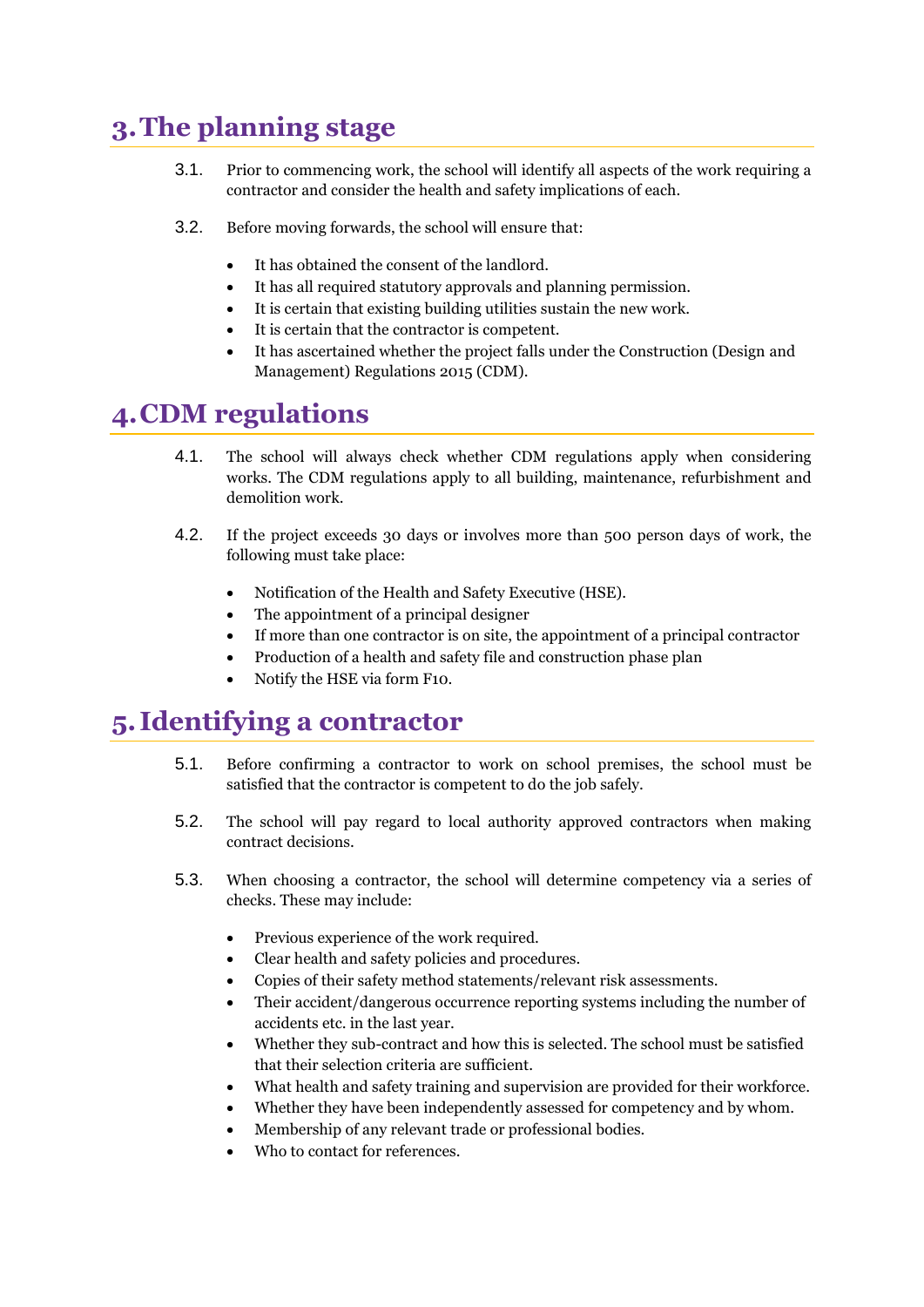• Details relating to any HSE actions, i.e. improvement or prohibition notices, or any prosecutions.

### <span id="page-5-0"></span>**6.Risk assessments**

- 6.1. Both the school and the contractor are required to make a 'suitable and sufficient' assessment of the risks associated with any activities undertaken and put in place appropriate measures to control these risks.
- 6.2. Contractors will submit copies of site and task specific risk assessments and method statements, prior to commencing work. A sample risk assessment is available in [Appendix 2.](#page-10-0)

# **7. Safeguarding**

- 7.1. Contractors may be required to hold Disclosure and Barring Service (DBS) certificates. The requirement to undertake a DBS check will depend on the nature of the work being carried out.
- 7.2. A contractor will require a DBS check if they meet the criteria determining 'regulated activity'. Regulated activity is defined as:
	- Frequent contact once a week or more on an ongoing basis.
	- Intensive contact on four or more days in any 30-day period.
	- Overnight contact between 2am and 6am.
- 7.3. Contractors working outside, with no contact with students, do not require a DBS check. In keeping with the law, the school will not ask contractors to undergo checks if the activity is not deemed to be 'regulated activity'.
- 7.4. Where possible, the school will aim to effectively manage the risk of potential harm via segregation.

# <span id="page-5-1"></span>**8.Working together**

- 8.1. The managers and supervisors from all parties will exchange all information regarding the work to be undertaken, risks, safety procedures etc. that may affect the other party.
- 8.2. A pre-contract meeting will take place between the school and contractor prior to work commencing. A programme of works will be established and agreed. During this meeting, the parties will discuss the following:
	- Emergency procedures.
	- The sound of the alarm.
	- How and when to raise the alarm.
	- Whether any emergency alarm practices are due.
	- The use of appropriate clothing.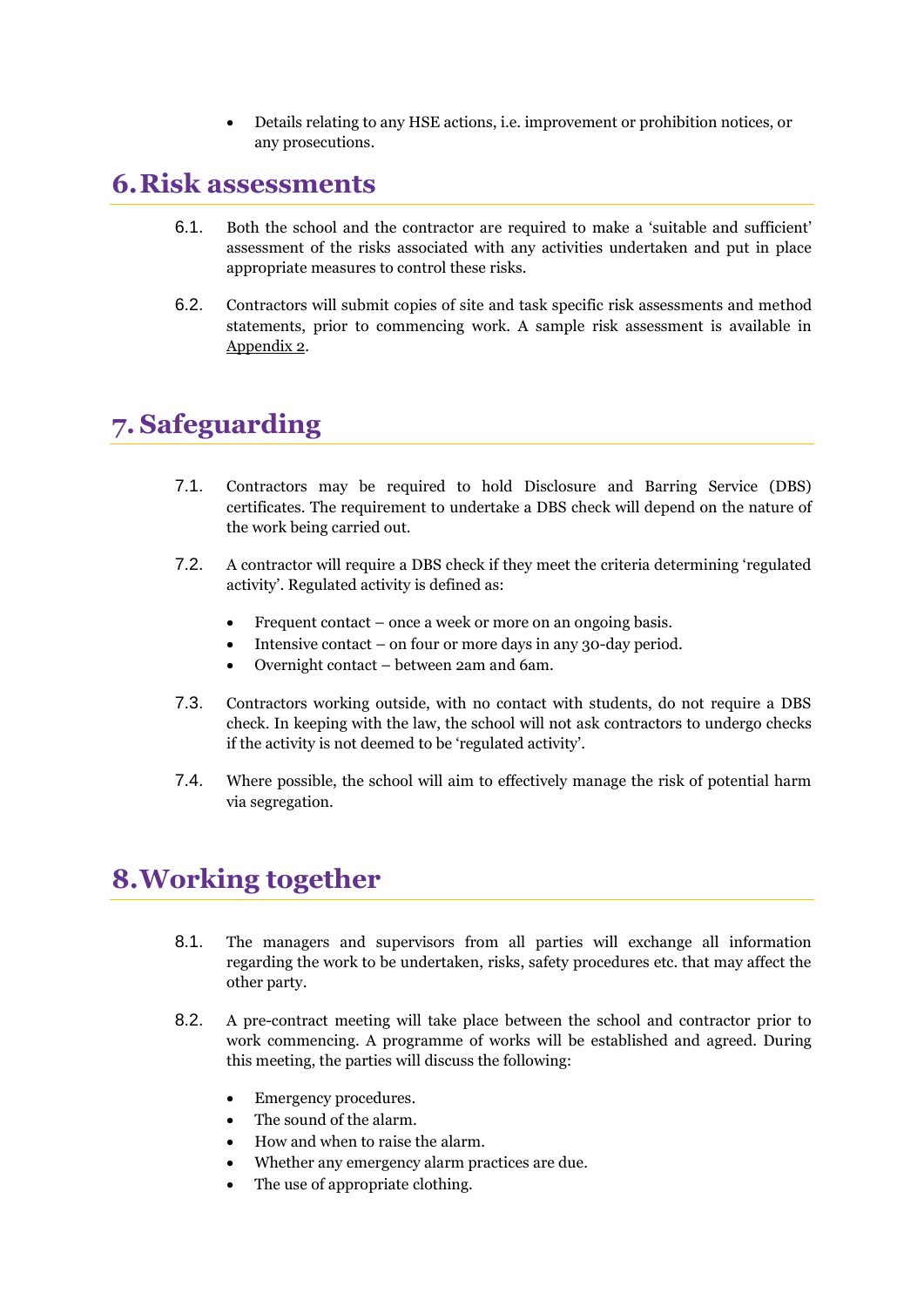- The use of appropriate language.
- Limiting disruptive noise.
- 8.3. Designated persons from each party will meet on a weekly basis, or more frequently if needed, to discuss concerns and progress.
- 8.4. Where there is more than one contractor on site, parties will communicate to ensure that work will not affect other parties.

### <span id="page-6-0"></span>**9.Managing contractors**

- 9.1. The headteacher is the designated contact with contractors. No other staff member may give the contractors instructions without being delegated by the headteacher.
- 9.2. The contractor will provide full and adequate supervision during work and provide the name of the person responsible for site supervision. There will be one point of contact for both the contractor and the school.
- 9.3. The contractor will ensure that all agreed work practice is in place. If they utilise subcontractors, they will ensure they adhere to the agreed work practice and that supervision is provided where necessary.
- 9.4. Contractors are required to:
	- Provide a copy of their Health and Safety Policy.
	- Comply with all relevant health and safety legislation.
	- Keep noise and dust to a minimum.
	- Ensure that no products containing asbestos or CFCs are used on school premises.
	- Be aware of and comply with the school's fire and emergency evacuation procedures.
	- Evacuate buildings at the sound of fire alarm, report their safe evacuation to the headteacher and go to the nominated assembly area(s).
	- Provide written risk assessments/method statements before work commences.
	- Work in a safe manner and not endanger staff, pupils, the public or themselves.
	- Work behind substantial physical barriers/closed doors, with appropriate warning signs, at all times, unless agreed otherwise with the headteacher.
	- Adequately control physical/chemical hazards to prevent risks to school staff/pupils/visitors (trailing leads, solvent fumes, absence of lighting or fire alarm, etc.).
	- Avoid obstructing the means of escape or interfering with fire doors. Fire doors must not be propped or wedged open. Blocking of corridors/staircases or other fire escape routes may take place only with the consent of the headteacher.
	- Get prior agreement to break through fire compartments and make good any damage, e.g. when running electrical/data cabling or pipework.
- 9.5. Contractors are responsible for:
	- Removing all rubbish/debris at the end of each day (caterers have alternative disposal arrangements).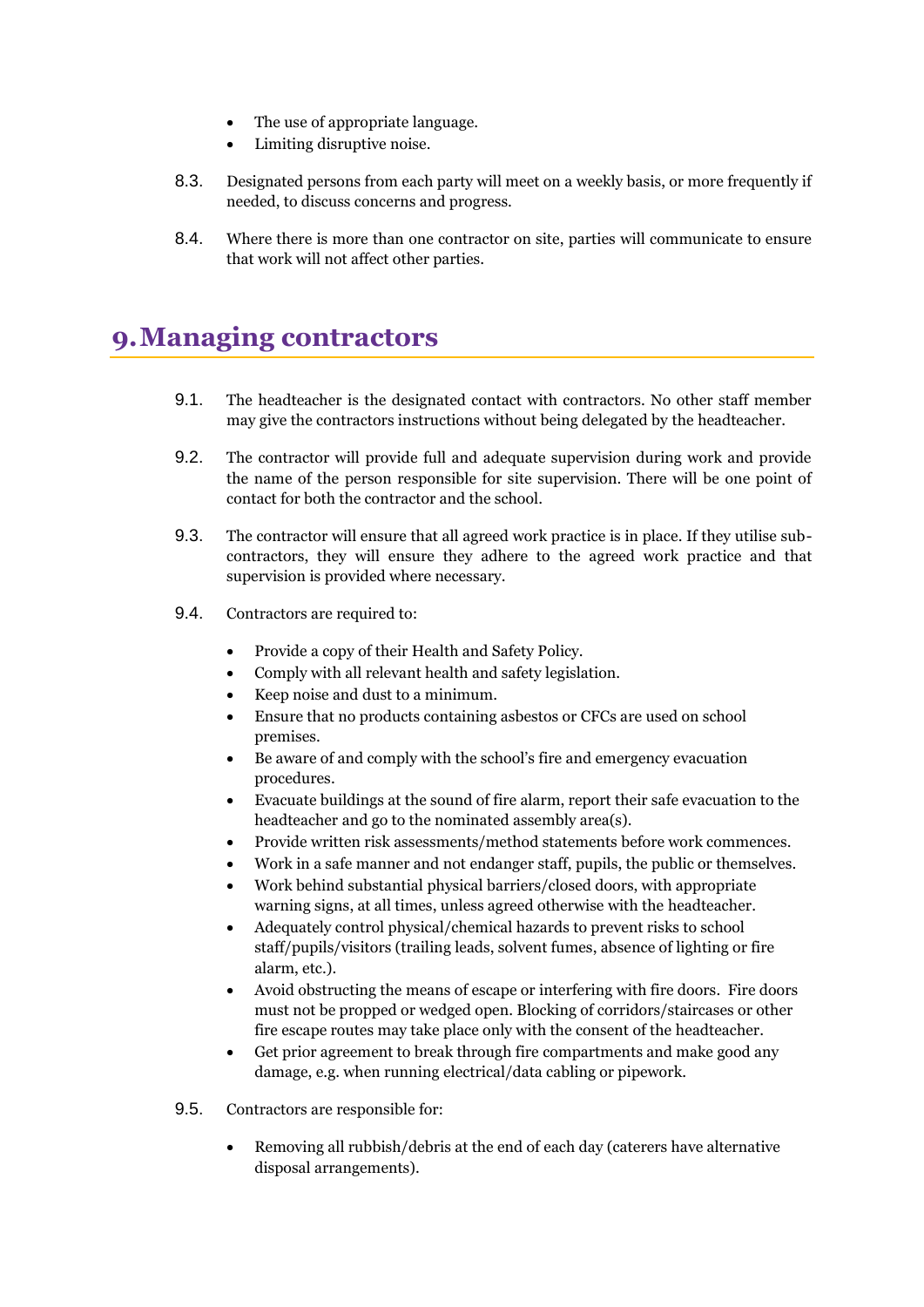- Testing all works on completion as necessary and supplying the headteacher with commissioning/test data.
- The provision of all necessary protection of floor/wall/door surfaces against damage through works – including the provision of dust sheets etc.
- The provision of their own First Aid facilities.
- Posting notices to inform staff, students and the public of works being undertaken, as an aid to their safety.
- Dressing appropriately for the work being undertaken, including the wearing/use of correct personal protective clothing/equipment at all times.
- 9.6. The following activities are prohibited on school grounds:
	- Smoking.
	- Possessing or drinking alcohol.
	- Playing radios etc.
	- Taking, possessing or being under the influence of illegal substances.
	- Shouting, swearing, over-familiarity with pupils or staff.
	- Working alone and in isolation unless adequate safety arrangements are provided by the contractor and approved by the school.
- 9.7. If any of these requirements are not met, the headteacher has the authority to stop work. If the headteacher believes a danger is posed to contractors, staff or pupils, they may stop work.

### <span id="page-7-0"></span>**10. Identification**

- 10.1. In line with established procedures, all contractors must wear a visitor's badge at all times while on school grounds. All visitors' badges will be returned at the conclusion of the work.
- 10.2. No contractor will execute work on the school site without the express permission of the headteacher, other than in an emergency or to make the area safe following theft or vandalism.
- 10.3. Staff members who encounter an unidentifiable visitor will enquire if they require assistance and direct them to reception or off site.
- 10.4. Where there are uncooperative visitors, whether in agreement to work with the school or not, threatening violence, refusing to leave the site or carrying out physical or verbal abuse, immediate help will be sought via a 999 phone call.

### **11. Reporting incidents**

- 11.1. The school will maintain an incident register. It will contain accurate details of all significant incidents. All staff members are expected to report the following incidents using the incident form provided i[n Appendix 1](#page-9-0) of this policy:
	- Trespassing.
	- Aggressive behaviour by persons other than pupils.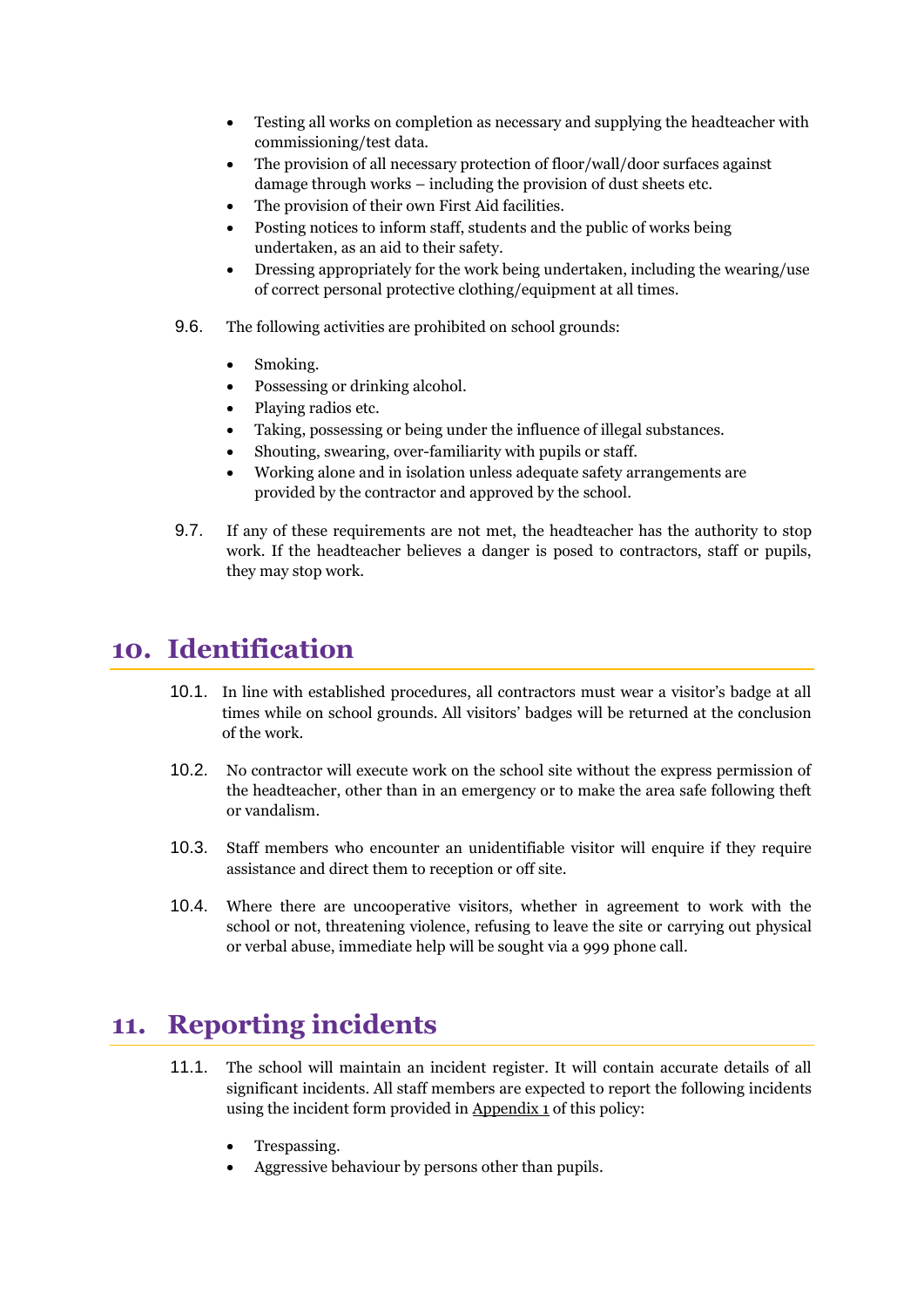- Security matters reported by pupils.
- Other security based incidents giving cause for concern.
- 11.2. The school business manager will securely store all completed forms in an incident register.
- 11.3. Together with the headteacher, the school business manager will monitor the register to identify developing patterns and to consider the need for action.

# <span id="page-8-0"></span>**12. Policy Review**

- 12.1. This policy is reviewed every two years by the site manager and the headteacher.
- 12.2. The scheduled review date for this policy is biannually.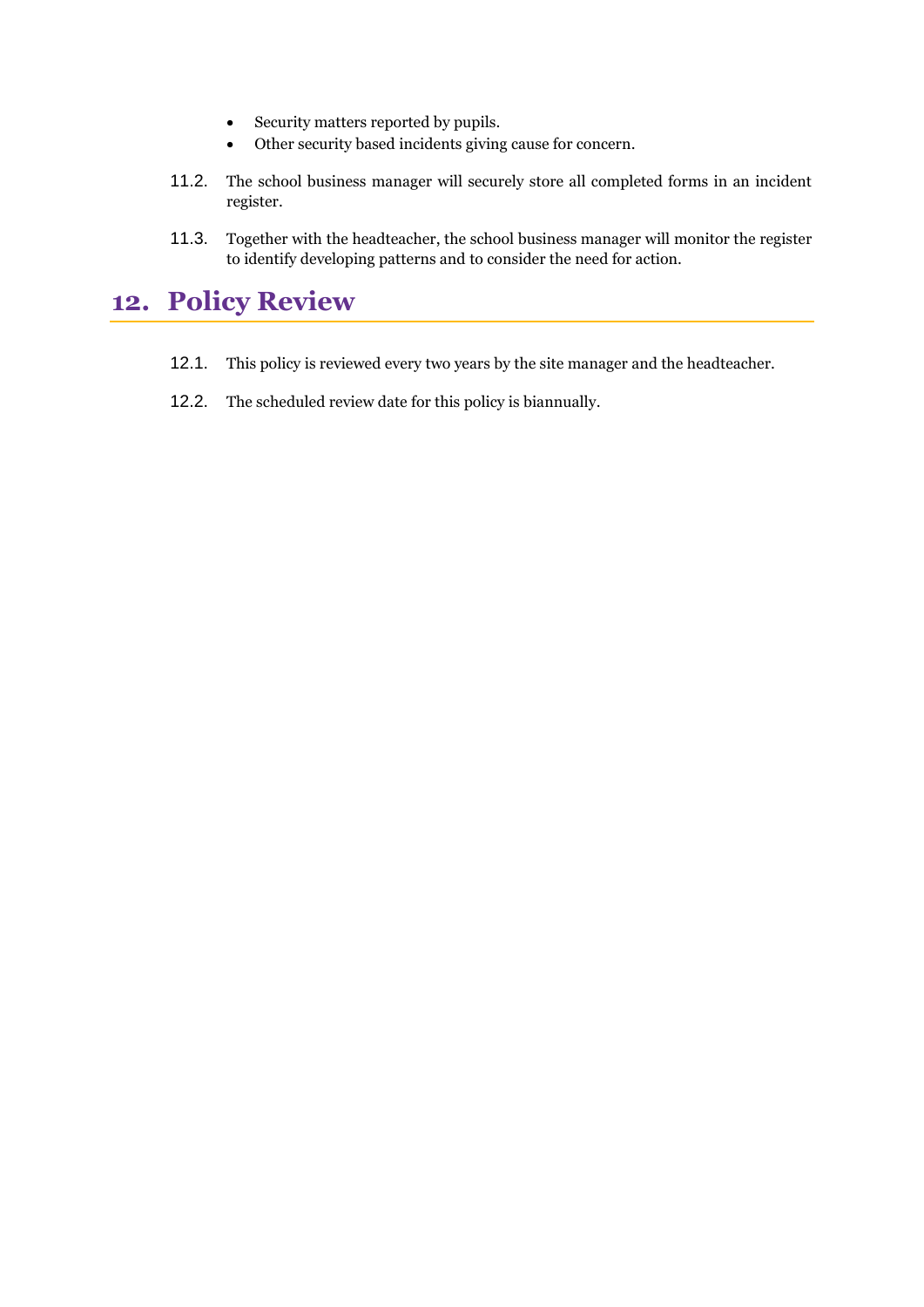#### <span id="page-9-0"></span>**Appendix 1- Incident report form**

Members of staff should use this form to report incidents of trespassing, nuisance, disturbances on school premises, verbal abuse, sexual or racial abuse, threats, aggression, physical violence and intentional damage to property occurring on school premises.

The form should be completed as fully as possible, and a staff member should complete the form for an incident witnessed by a pupil.

| Member of staff reporting the incident |                                                              |  |  |  |
|----------------------------------------|--------------------------------------------------------------|--|--|--|
| Name:                                  | Position:                                                    |  |  |  |
|                                        | Personal details of person assaulted/abused (if appropriate) |  |  |  |
| Name:                                  | Gender:                                                      |  |  |  |
| Class:                                 | Age:                                                         |  |  |  |
| Position (if staff):                   |                                                              |  |  |  |
| <b>Witnesses (if any)</b>              |                                                              |  |  |  |
| Name:                                  | Age:                                                         |  |  |  |
| Gender:                                | Position (if staff):                                         |  |  |  |
| Address:                               |                                                              |  |  |  |
|                                        |                                                              |  |  |  |
|                                        |                                                              |  |  |  |
|                                        |                                                              |  |  |  |
| Name:                                  | Age:                                                         |  |  |  |
| Gender:                                | Position (if staff):                                         |  |  |  |
| Address:                               |                                                              |  |  |  |
|                                        |                                                              |  |  |  |

| Time and date of incident:                                                                                                        |  |
|-----------------------------------------------------------------------------------------------------------------------------------|--|
| Type of incident: (e.g. trespassing,<br>assault etc.).                                                                            |  |
| Location of incident:                                                                                                             |  |
| Description of incident: (describe the<br>incident including events leading to<br>it and who else was involved).                  |  |
| Outcome: (e.g. whether police were<br>called, trespasser was removed,<br>parents were contacted, legal action<br>was taken etc.). |  |
| Further information: (provide any<br>further information you feel<br>relevant).                                                   |  |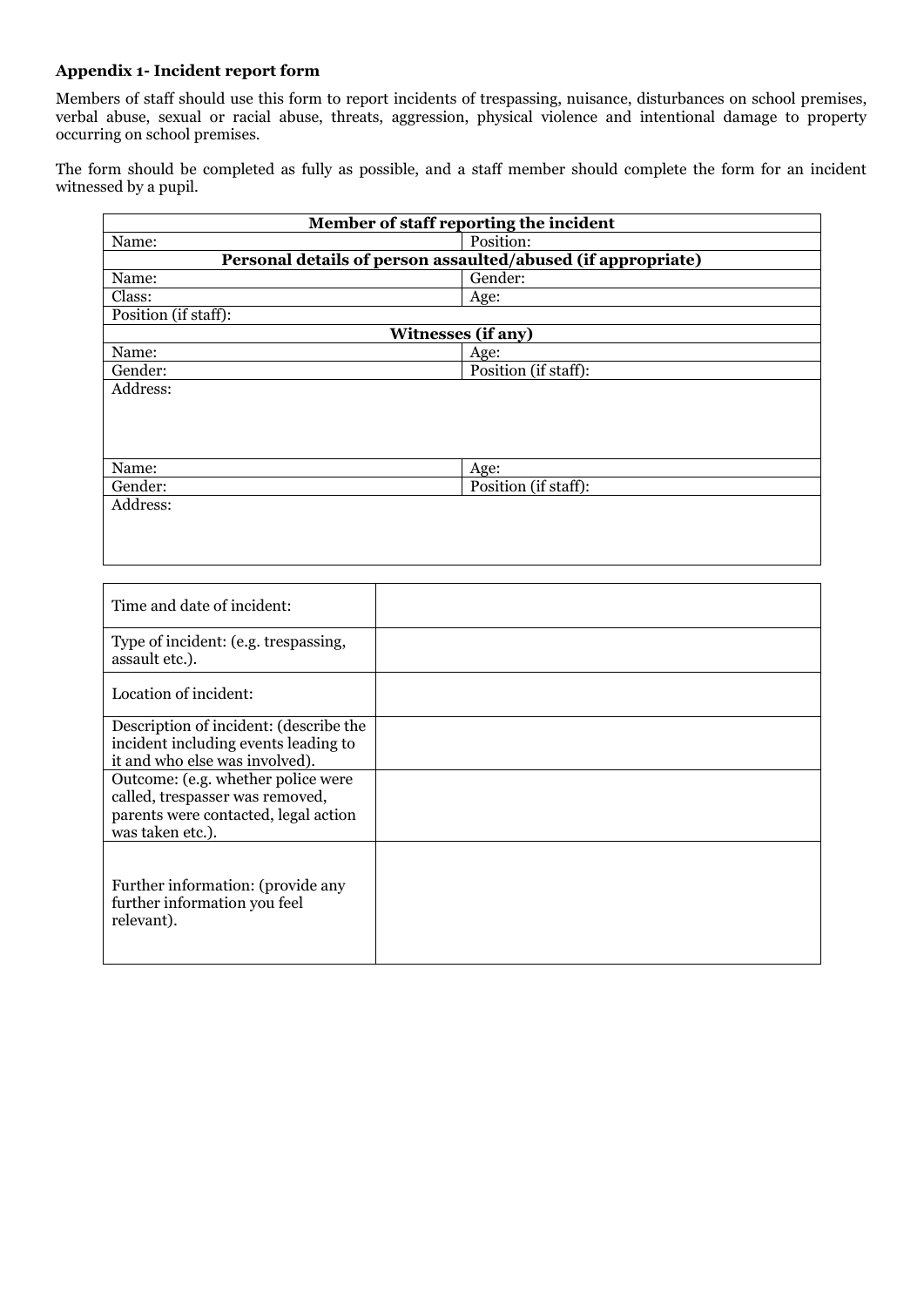#### **Appendix 2 – Risk Assessment**

| Assessment conducted by: | Job title:                | Covered by this assessment: Contractors, visitors.<br>all staff and pupils. |
|--------------------------|---------------------------|-----------------------------------------------------------------------------|
| Date of assessment:      | Review interval: Annually | Date of next review:                                                        |

#### **Related documents**

Safeguarding Policy, Contractors' Policy, Health and Safety Policy, Security Policy, Central Record of Recruitment and Vetting Checks, School Emergency Incident Procedure, Traffic Management Risk Assessment.

| <b>Risk Rating</b> |                                                                 | Likelihood of occurrence    |        |           |  |
|--------------------|-----------------------------------------------------------------|-----------------------------|--------|-----------|--|
|                    |                                                                 | Probable<br><b>Possible</b> |        | Remote    |  |
| Likely impact      | Major<br>Causes major injury,<br>disability or ill-health.      | High(H)                     | High   | Median(M) |  |
|                    | <b>Severe</b><br>Causes injury requiring<br>medical treatment.  | High                        | Medium | Low (L)   |  |
|                    | <b>Minor</b><br>Causes injury requiring first<br>aid treatment. | Medium                      | Low    | Low       |  |

<span id="page-10-0"></span>

| <b>Risk/Issue</b> | <b>Risk</b><br>rating<br>prior to<br>action<br>H/M/L | <b>Recommended controls</b>                                                                                                                                                                                                                                                                                                                                                                                                    | Controls<br>in place?<br>Yes/No | <b>Recommended further actions</b><br>to be taken to reduce risks                                                                                                                                                                                                                                                                             | $\mathbf{By}$<br>whom | <b>Deadlin</b><br>e | <b>Risk rating</b><br>following<br>action<br>H/M/L |
|-------------------|------------------------------------------------------|--------------------------------------------------------------------------------------------------------------------------------------------------------------------------------------------------------------------------------------------------------------------------------------------------------------------------------------------------------------------------------------------------------------------------------|---------------------------------|-----------------------------------------------------------------------------------------------------------------------------------------------------------------------------------------------------------------------------------------------------------------------------------------------------------------------------------------------|-----------------------|---------------------|----------------------------------------------------|
| Access control    |                                                      | Access to the school is restricted to<br>staff and authorised visitors only.<br>ID badges are issued to all visitors<br>and contractors.<br>Provided they do not feel threatened,<br>school members of staff challenge<br>any visitor on school grounds<br>without a visible ID badge and escort<br>them to reception.<br>Additional procedures, beyond<br>controls on doors, are in place to<br>reduce the risk of intruders. |                                 | Staff responsibilities reiterated<br>and advice given when needed.<br>Reception staff trained<br>appropriately.<br>Staff issued with photo ID<br>passes.<br>External signage improved to<br>direct visitors to reception.<br>Security systems installed on<br>high risk entrance points.<br>Security survey undertaken by<br>local authority. |                       |                     |                                                    |